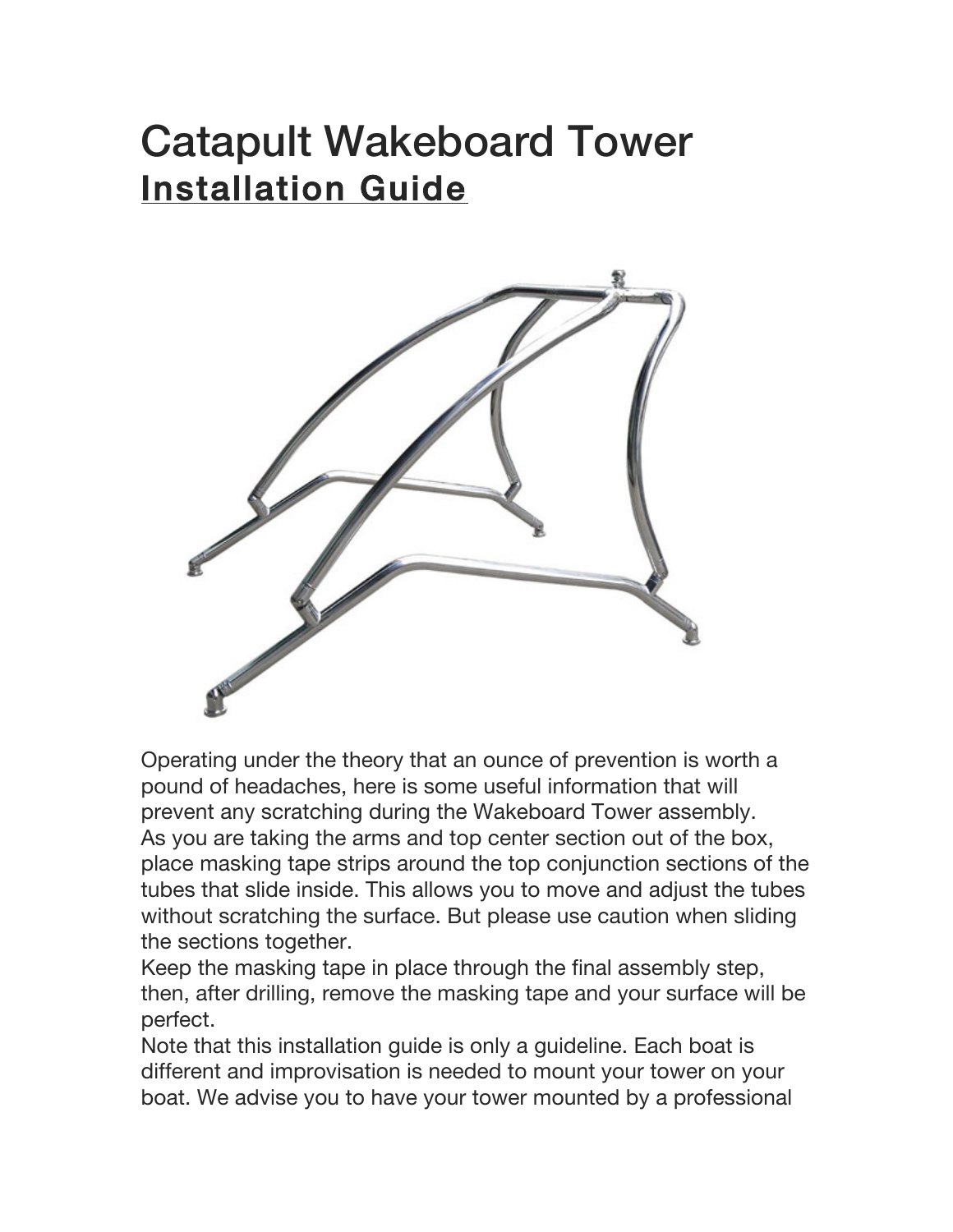who has experience in boat constructions and mounting other towers. All hardware is to be hand tightened. Do not use air tools or electric drills to tighten hardware. Tower is designed for one rider at a time. Do not tow tube riders or multiple riders with tower. Contents of Box Inspect the package for missing or damaged parts caused by shipping.

#### Contents of Box

Inspect the package for missing or damaged parts caused by shipping.



#### Step 1

Cover the area where the base mounts will be placed with masking tape. This should be done in all areas where the tower will be mounted and the near surrounding area. This will help eliminate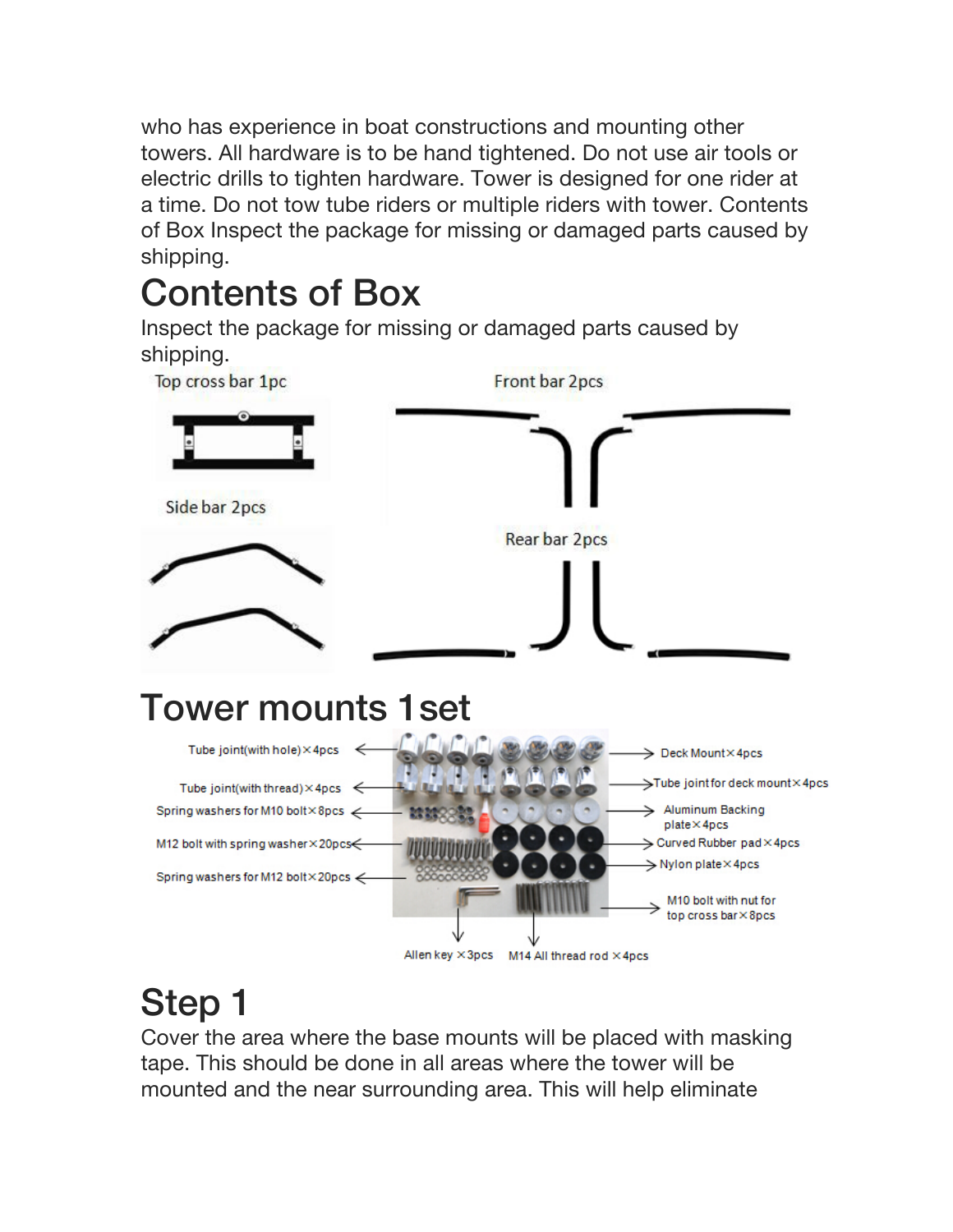scratches to your boat while adjusting and measuring your tower attachment points.



## Step 2

First assemble the tube joints on the bottom bars. You will not be drilling any holes in the tower at this point. TIP: **You can use Petroleum Jelly (Vaseline®) to grease the rubbers of the tower tube joints to prevent the rubbers from drying and it helps to insert the tower tube joints easily.**

Always apply a thin film of Anti-Seize lubricant on all the male threads of the stainless steel hardware. This prevents the stainless steel hardware from galling and locking. Frequently check/tighten the screws regularly before use.

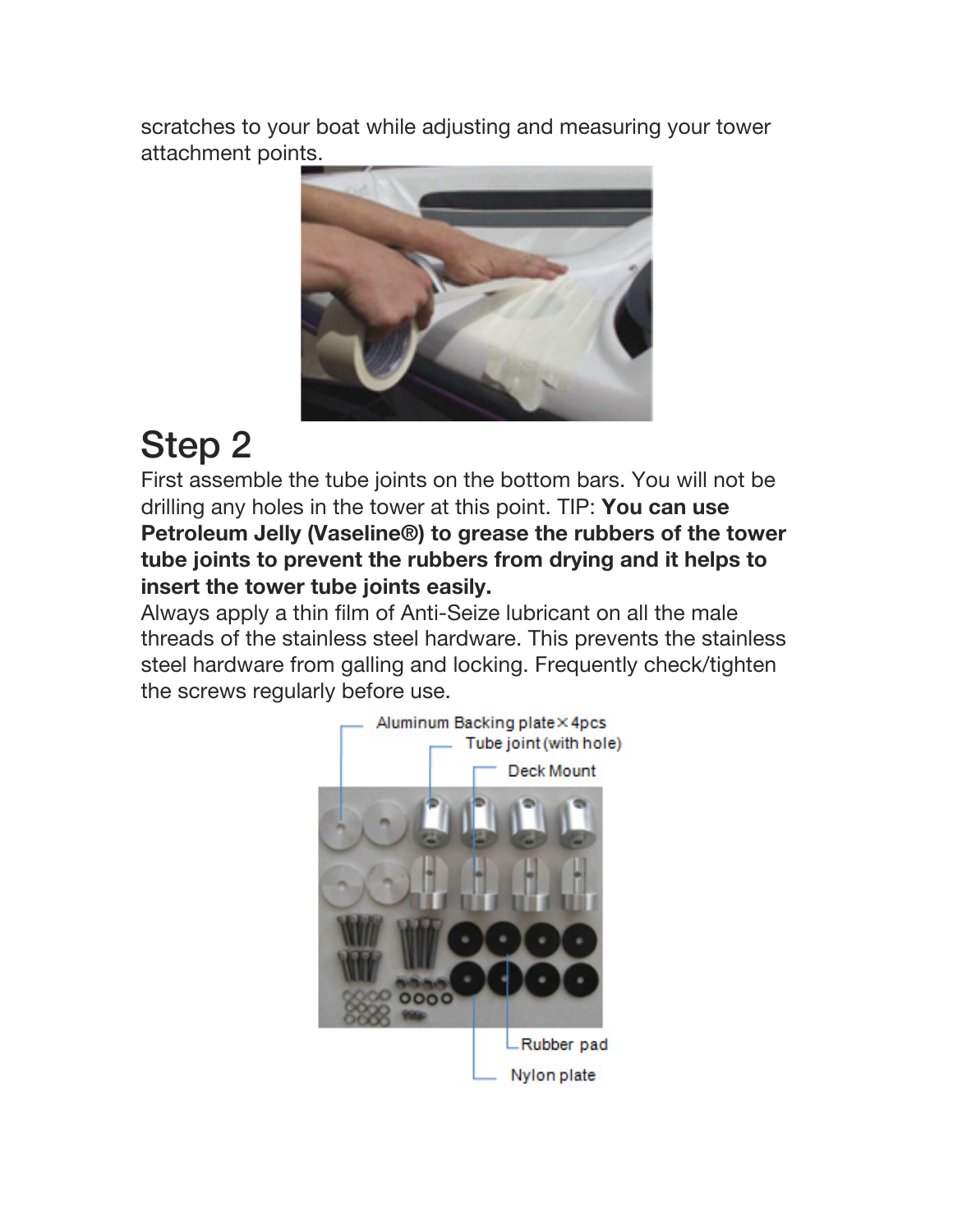## Step 3

Use the semi-assembled side-bar to determine the correct position on the boat. Bear in mind the height in the boat, the windscreen window, additional tower accessories, wiring etc… When you have determined the correct position mark the position on the masking tape using the mounting brackets. !Make sure the tube joints are mounted completely level (on a flat spot)

**! TIP : start +/- 20cm in front of the windscreen to determine the correct position. This for possible mirror mount on the tower.**



## Step 4

After marking one side you can mark the other side using the mounting brackets. Make sure to mark the deck mounts on the direct opposite of the boat using fixed points of reference on the boat.



## Step 5

Keep in mind you are going to be placing backing plates and need access to fit a wrench to tighten the nut on the deck mount bolts on the inside of your boat. Before drilling inspect the inside of these locations for obstructions such as wires or cables. You are now ready to drill the holes. When drilling in fiberglass first use a pilot bit size 6 than a drill bit size 14. After drilling the 4 holes, it is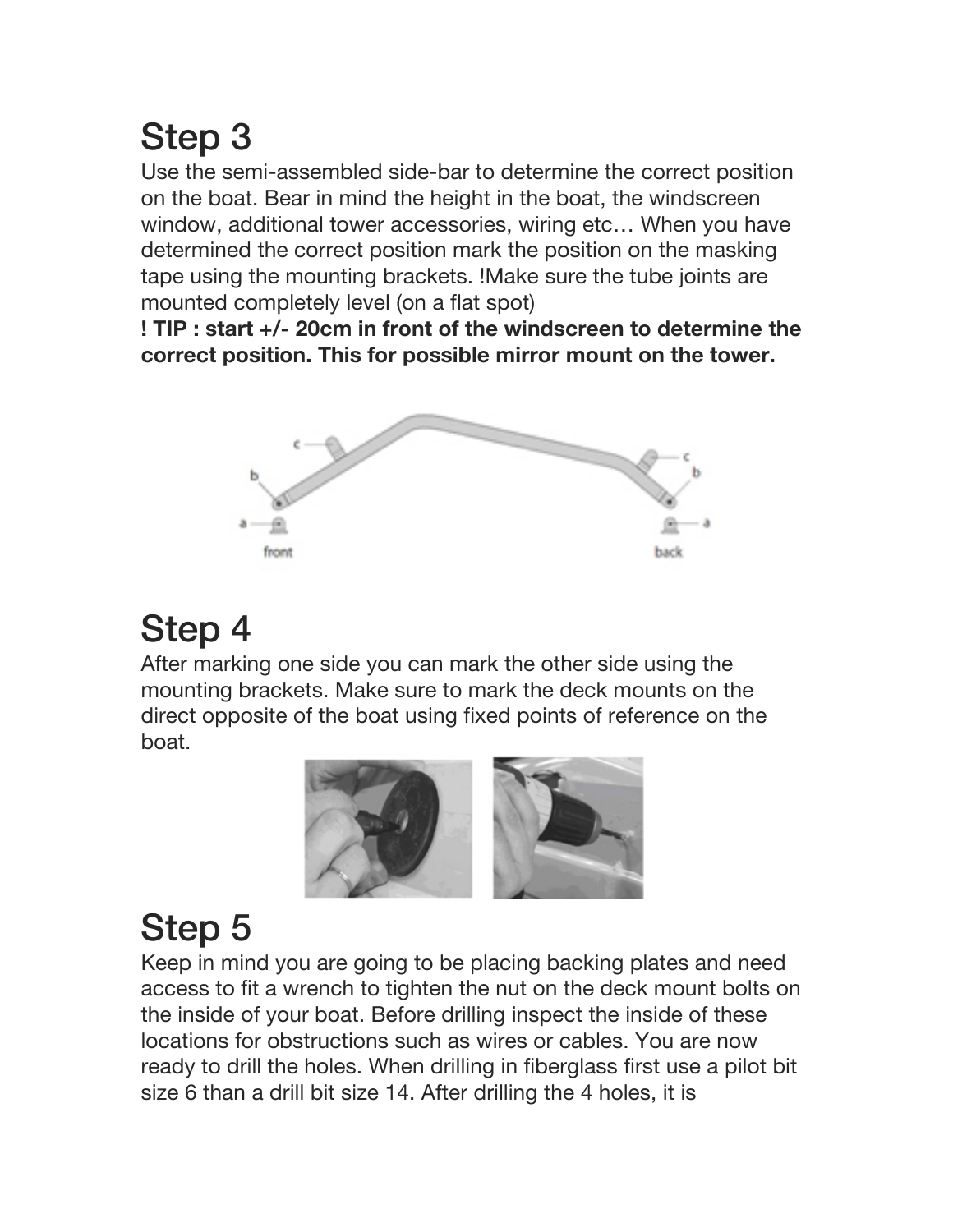recommended to countersink the holes using the countersink bit, this prevents the gelcoat from cracking.

# Step 6

IMPORTANT: When the BOAT DECK is less than 1cm thick we strongly advise to reinforce the mounting bracket with wood or fiberglass cloth which is at least 1cm thick.

The reinforcement should be as big as possible. This prevents stress on the boat which causes the gelcoat to crack. WARRANTY DOES NOT COVER: Any cracks or other damage to the gelcoat or boat because of mounting the tower. Snug the bolt but do not fully tighten at this point.



## Step 7

Install the bottom bars with the MOUNT SET. All feet are swivel and can work with various mounting angles. Be sure to mount the bottom bar vertical. When you fail to mount the bottom bar vertically, you will not be able to fold the tower. Snug the bolt but do not fully tighten at this point. Remove the Bottom bars and Tighten the 4 Mounting Brackets. Reinstall the bottom bar on the Mounting Brackets and tighten the bolts.

## Step 8

Firstly connect the 4 front bars to 1 left and 1 right, then assemble one front bar on the Mounting Bracket. Snug the bolt but do not fully tighten at this point. Slide the taped bar into the Top Cross bar. Beware for scratches. Keep in mind that the tow point need to be facing towards the back of the boat. Slide the second front bar into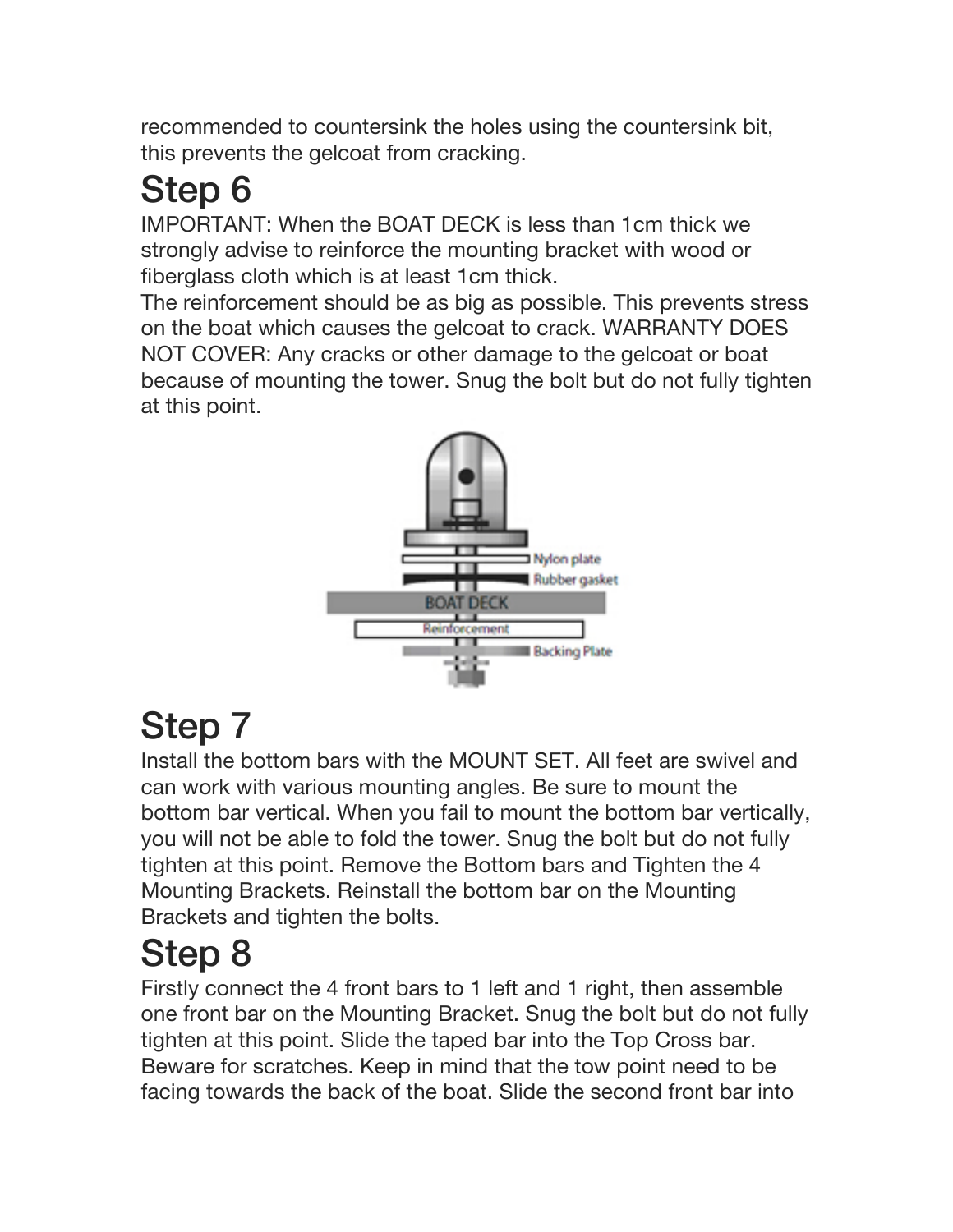the Top Cross bar and attach the front bar on the other mounting bracket. As one person holds the tower assembly you can now assemble the rear bars.

**NOTE: When you have a narrow boat you probably need to shorten the Top Cross Bar to make the tower fit to your boat.** You are now ready to square up and center the loose assembly. Have someone stand in front of the boat and determine that the tow point is centered and the tower arms are symmetrical. Make necessary adjustments.



#### Step 9

Drill through the predrilled holes in the center section from each side with size 10 drill bit and install bolts and cap nuts. One person will still be stabilizing the tower through this step. Tighten all hardware for completion of tower installation.